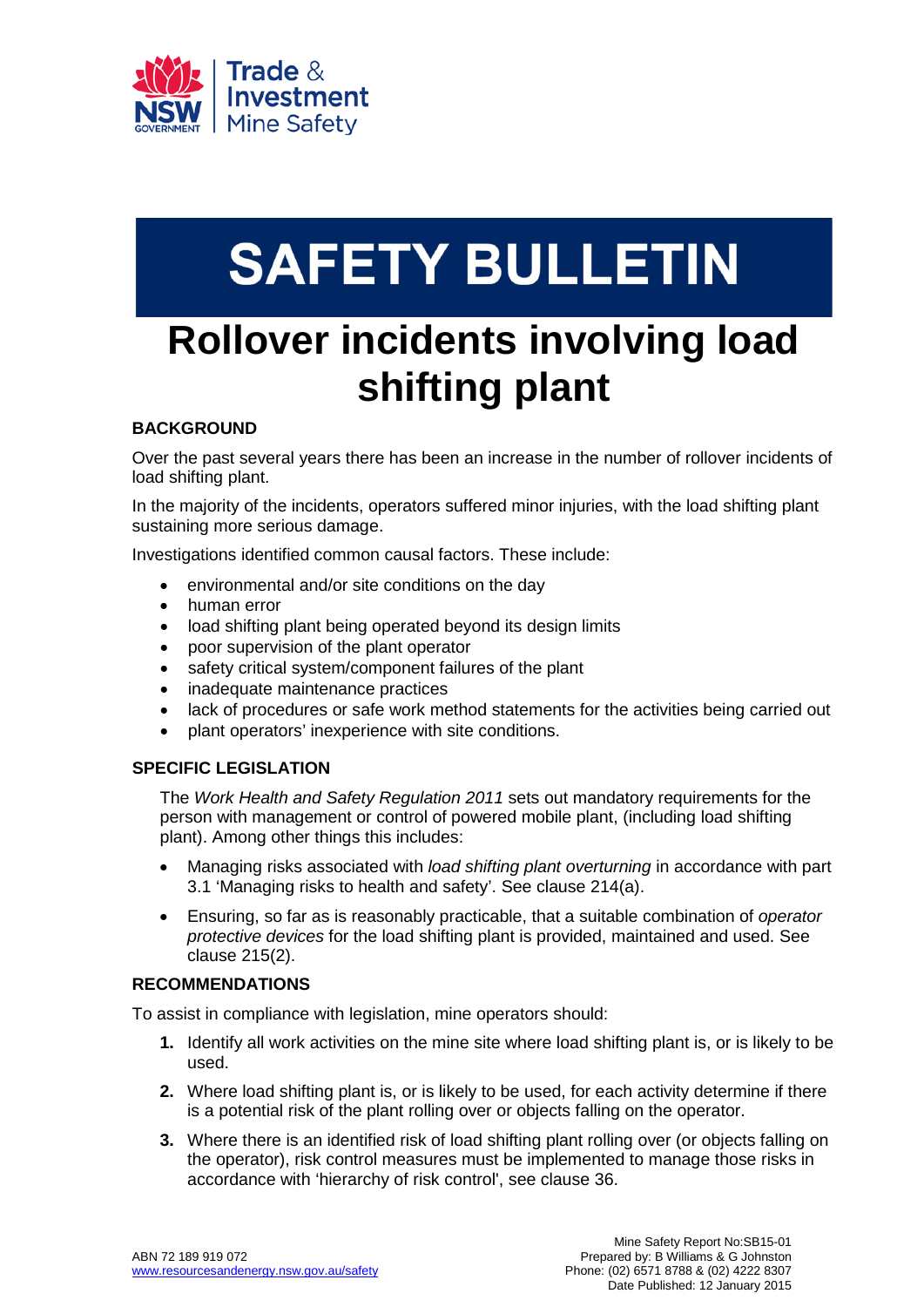- **4.** So far as is reasonably practicable, in managing the risks (as identified in **3.** above) provide, maintain and use operator protective structures on load shifting plant.
- **5.** Provide for adequate training, supervision and task observation of site practices.
- **6.** Consult with workers (in accordance with Section 47 of the WHS Act) in carrying out the recommendations.
- **7.** Use a change management process to document all identified changes in the mine safety management plan and communicate those changes to all employees.

**NOTE:** Please ensure all relevant people in your organisation receive a copy of this safety bulletin, and are informed of its content and recommendations. This safety bulletin should be processed in a systematic manner through the mine's information and communication process. It should also be placed on the mine's notice board.

#### **Signed**

 $1.11$ R

#### **W. Barraclough ACTING DIRECTOR MINE SAFETY OPERATIONS BRANCH NSW TRADE & INVESTMENT**

View more safety bulletins and search our safety database a[t www.resources.nsw.gov.au/miner-and-explorers/safety-and](http://www.resources.nsw.gov.au/miner-and-explorers/safety-and-health/safety-bulletins)[health/safety-bulletins](http://www.resources.nsw.gov.au/miner-and-explorers/safety-and-health/safety-bulletins) .If you would like to receive safety bulletins by email, enter your contact details at [www.resourcesandenergy.nsw.gov.au/info/signup](http://www.resourcesandenergy.nsw.gov.au/info/signup)

#### **Disclaimer**

The information contained in this publication is based on knowledge and understanding at the time of writing. However, because of advances in knowledge, users are reminded of the need to ensure that information on which they rely is up to date and to check the currency of the information with the appropriate officer of NSW Trade & Investment or the user's independent advisor.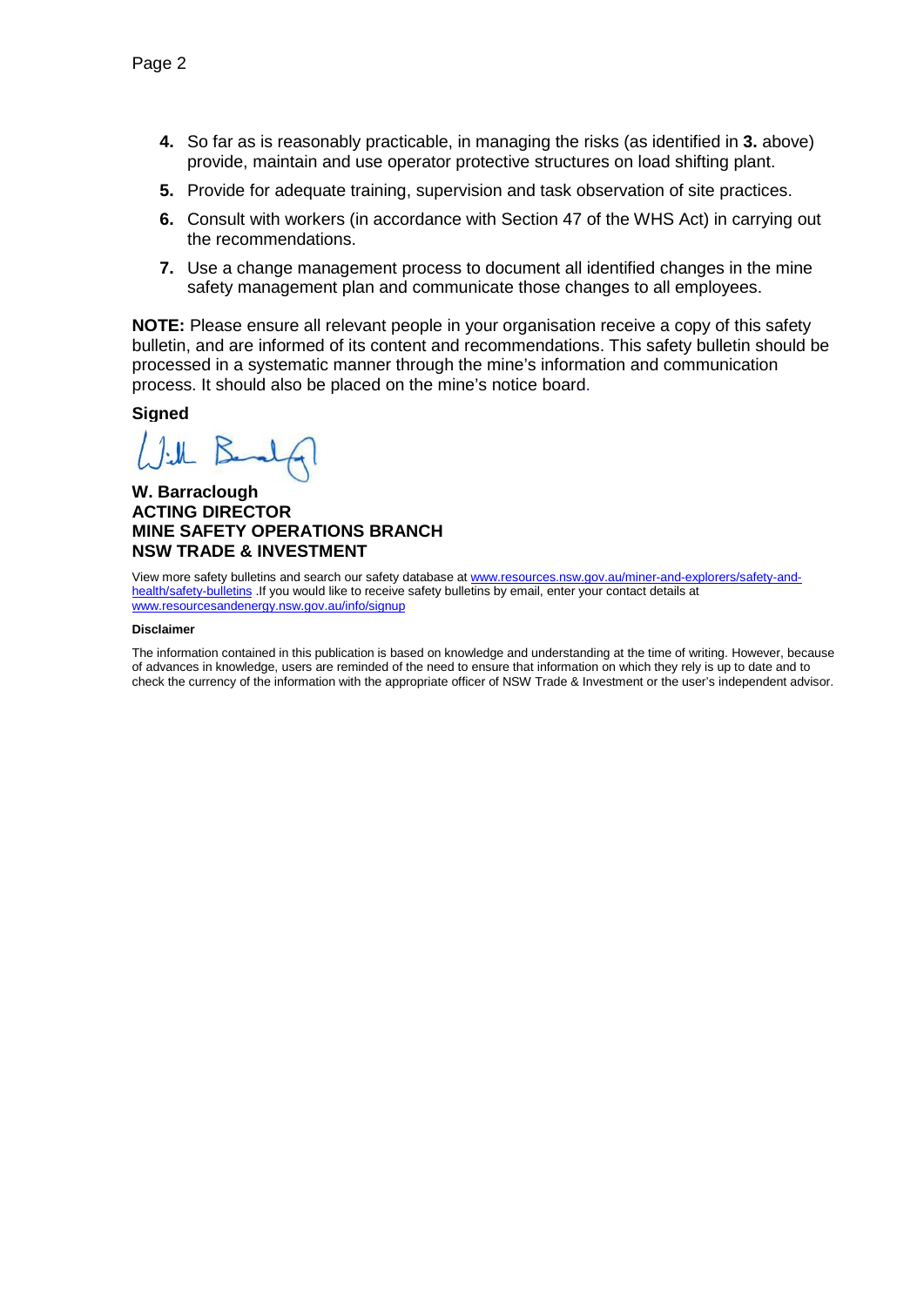

Examples of some roll over incidents involving load shifting equipment: